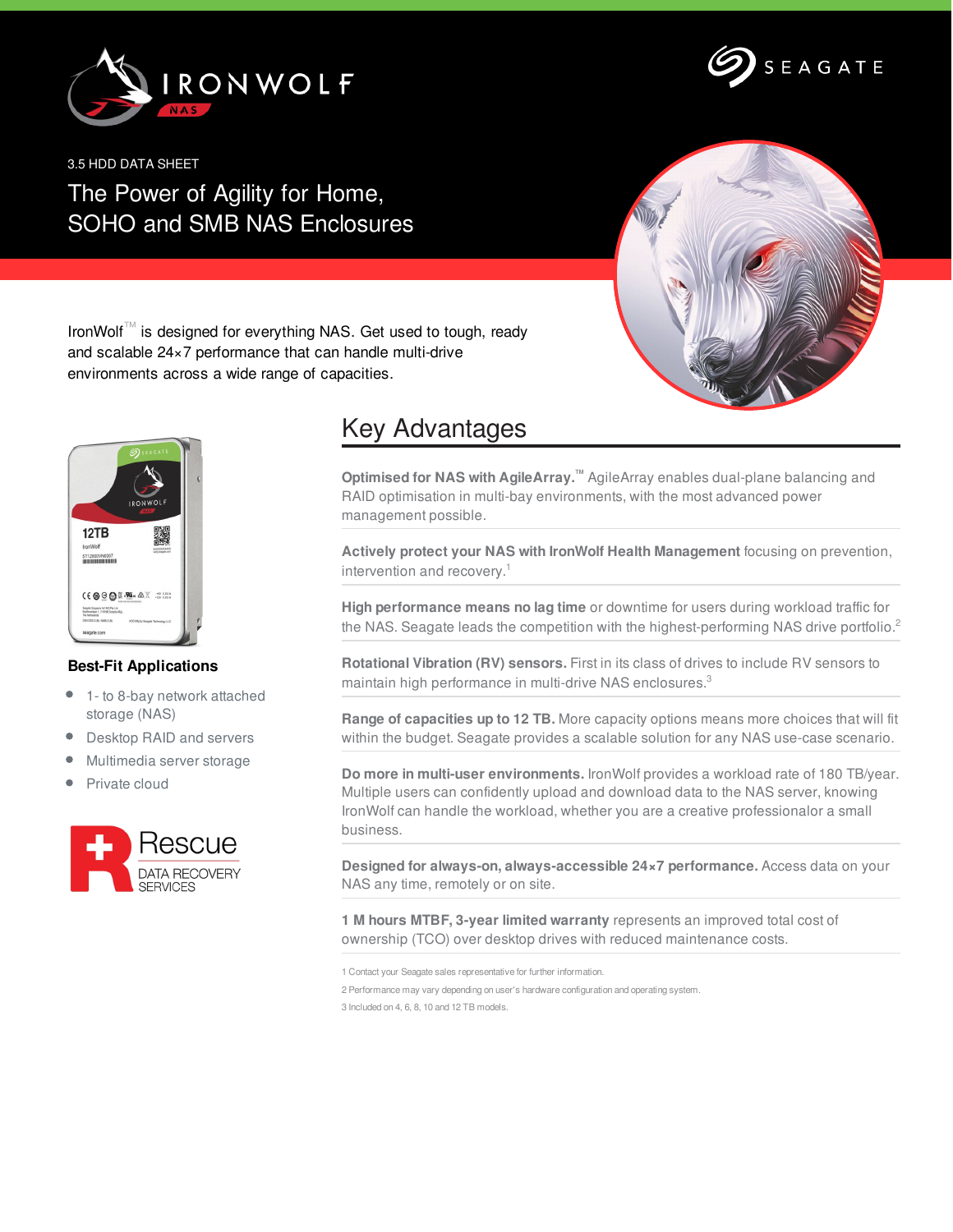



| <b>Specifications</b>                                 | 12TB               | 10TB               | 8TB                | 6TB                | 4TB                |
|-------------------------------------------------------|--------------------|--------------------|--------------------|--------------------|--------------------|
| <b>Standard Model Numbers</b>                         | ST12000VN0007      | ST10000VN0004      | ST8000VN0022       | ST6000VN0033       | ST4000VN008        |
| Interface                                             | SATA 6Gb/s         | SATA 6Gb/s         | SATA 6Gb/s         | SATA 6Gb/s         | SATA 6Gb/s         |
| <b>Features and Performance</b>                       |                    |                    |                    |                    |                    |
| Drive Bays Supported                                  | $1 - 8$ Bays       | $1 - 8$ Bays       | $1 - 8$ Bays       | $1 - 8$ Bays       | $1 - 8$ Bays       |
| Multi-User Technology                                 | 180 TB/year        | 180 TB/year        | 180 TB/year        | 180 TB/year        | 180 TB/year        |
| Rotational Vibration (RV) Sensor                      | Yes                | Yes                | Yes                | Yes                | Yes                |
| Dual-Plane Balance                                    | Yes                | Yes                | Yes                | Yes                | Yes                |
| Error Recovery Control                                | Yes                | Yes                | Yes                | Yes                | Yes                |
| Max. Sustained Transfer Rate OD (MB/s)                | 210MB/s            | 210MB/s            | 210MB/s            | 210MB/s            | 180MB/s            |
| Spindle Speed (RPM)                                   | 7,200              | 7,200              | 7,200              | 7,200              | 5,900              |
| Cache (MB)                                            | 256                | 256                | 256                | 256                | 64                 |
| Reliability                                           |                    |                    |                    |                    |                    |
| Load/Unload Cycles                                    | 600,000            | 600,000            | 600,000            | 600,000            | 600,000            |
| Non-recoverable Read Errors Rate, Max                 | 1 per 10E15        | 1 per 10E15        | 1 per 10E15        | 1 per 10E15        | 1 per 10E14        |
| Power-on Hours                                        | 8,760              | 8,760              | 8,760              | 8,760              | 8,760              |
| Workload Rate Limit (WRL)                             | 180                | 180                | 180                | 180                | 180                |
| Mean Time Between Failures (MTBF, hours)              | 1,000,000          | 1,000,000          | 1,000,000          | 1,000,000          | 1,000,000          |
| Limited Warranty (years)                              | 3                  | 3                  | 3                  | 3                  | 3                  |
| Power Management                                      |                    |                    |                    |                    |                    |
| Startup Current, Typical (12V, A)                     | 1.8                | 1.8                | 1.8                | 1.8                | 1.8                |
| Average Operating Power (W)                           | 7.8 W              | 7.8 W              | 8.8 W              | 8.1 W              | 4.8 W              |
| Idling Average (W)                                    | 5 W                | 5 W                | 7.6 W              | 7.2 W              | 3.95 W             |
| Standby Mode/Sleep Mode, Typical (W)                  | 0.8/0.8            | 0.8/0.8            | 0.6/0.6            | 0.6/0.6            | 0.5/0.5            |
| Voltage Tolerance, Inc. Noise (5 V)                   | ±5%                | ±5%                | ±5%                | ±5%                | ±5%                |
| Voltage Tolerance, Inc. Noise (12 V)                  | ±10%               | ±10%               | ±10%               | ±10%               | ±10%               |
| Environmental/Temperature                             |                    |                    |                    |                    |                    |
| Operating (ambient, min °C)                           | 5                  | 5                  | 5                  | 5                  | 5                  |
| Operating (drive case, max $^{\circ}$ C) <sup>2</sup> | 70                 | 70                 | 70                 | 70                 | 70                 |
| Non-operating (ambient, min °C)                       | $-40$              | -40                | -40                | $-40$              | -40                |
| Non-operating (ambient max °C)                        | 70                 | 70                 | 70                 | 70                 | 70                 |
| Halogen-free                                          | Yes                | Yes                | Yes                | Yes                | Yes                |
| Environmental/Shock                                   |                    |                    |                    |                    |                    |
| Shock, Operating/Non-operating: 2 ms (max)            | 70Gs/250Gs         | 70Gs/250Gs         | 70Gs/250Gs         | 70Gs/250Gs         | 80Gs/300Gs         |
| <b>Environmental/Acoustics</b>                        |                    |                    |                    |                    |                    |
| Idle (typical) $\delta$                               | 2.8 bels           | 2.8 bels           | 2.7 bels           | 2.7 bels           | 2.3 bels           |
| Operating (typical)                                   | 3.2 bels           | 3.2 bels           | 2.8 bels           | 2.8 bels           | 2.5 bels           |
| Physical                                              |                    |                    |                    |                    |                    |
| Height (mm/in)                                        | 26.11 mm/1.028 in  | 26.11 mm/1.028 in  | 26.11 mm/1.028 in  | 26.11 mm/1.028 in  | 26.11 mm/1.028 in  |
| Width (mm/in, max)                                    | 101.85 mm/4.01 in  | 101.85 mm/4.01 in  | 101.85 mm/4.01 in  | 101.85 mm/4.01 in  | 101.85 mm/4.01 in  |
| Depth (mm/in, max)                                    | 146.99 mm/5.787 in | 146.99 mm/5.787 in | 146.99 mm/5.787 in | 146.99 mm/5.787 in | 146.99 mm/5.787 in |
| Weight (g/lb, typical)                                | 705 g/1.55 lb      | 705 g/1.55 lb      | 780 g/1.72 lb      | 705 g/1.55 lb      | 610 g/1.345 lb     |
| <b>Carton Unit Quantity</b>                           | 20                 | 20                 | 20                 | 20                 | 20                 |
| Cartons per Pallet / Cartons per Layer                | 40/8               | 40/8               | 40/8               | 40/8               | 40/8               |

1 Load/unload tested to 600,000 cycles.

2 Seagate does not recommend operating at sustained case temperatures above 60°C. Operating at higher temperatures will reduce useful life of the product.

3 Idle measured in Idle1 state.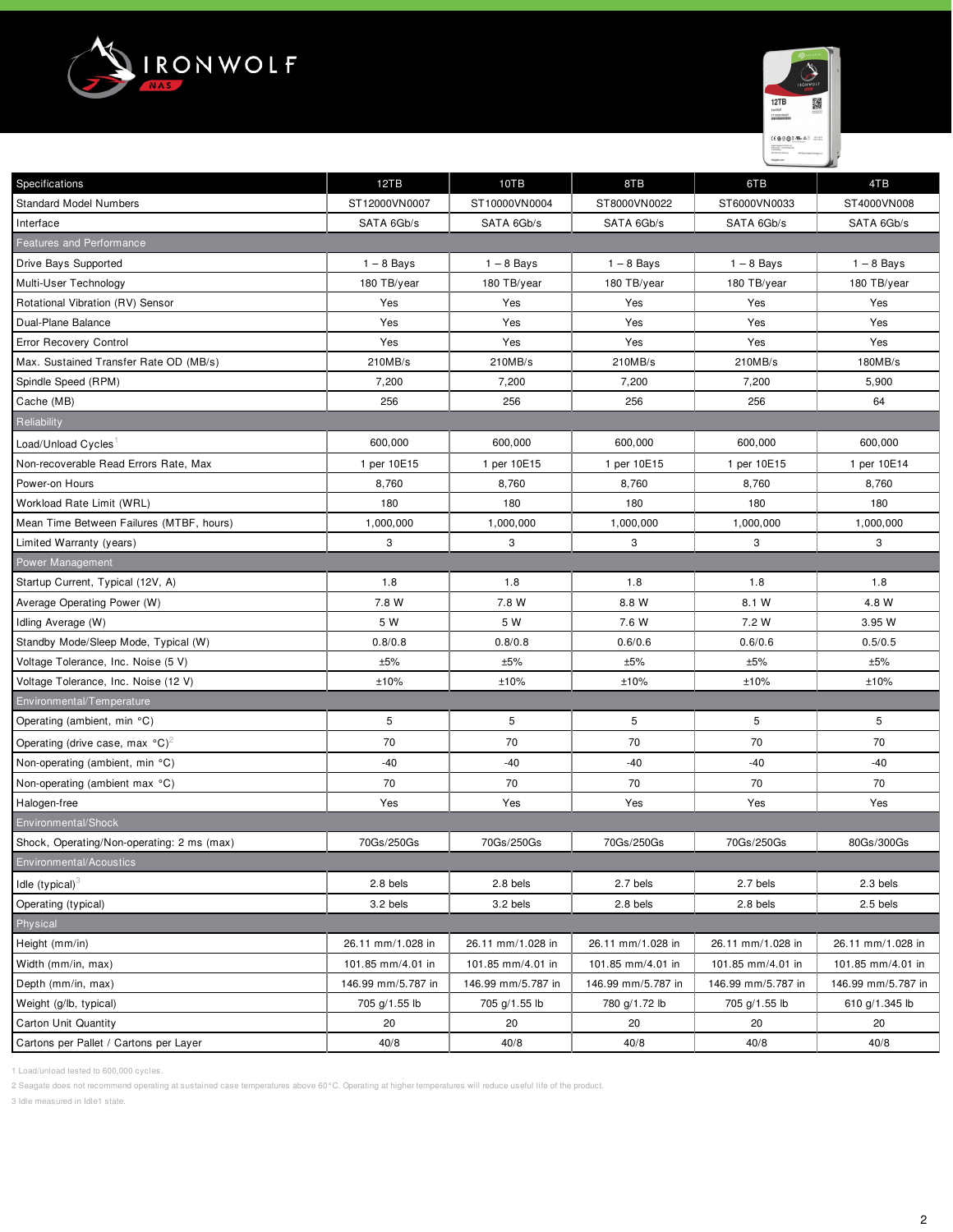



| Specifications                                        | 3TB                | 2TB                | 1TB                |
|-------------------------------------------------------|--------------------|--------------------|--------------------|
| <b>Standard Model Numbers</b>                         | ST3000VN007        | ST2000VN004        | ST1000VN002        |
| Interface                                             | SATA 6Gb/s         | SATA 6Gb/s         | SATA 6Gb/s         |
| Features and Performance                              |                    |                    |                    |
| Drive Bays Supported                                  | $1 - 8$ Bays       | $1 - 8$ Bays       | $1 - 8$ Bays       |
| Multi-User Technology                                 | 180 TB/year        | 180 TB/year        | 180 TB/year        |
| Rotational Vibration (RV) Sensor                      | No                 | No                 | No                 |
| Dual-Plane Balance                                    | Yes                | Yes                | Yes                |
| Error Recovery Control                                | Yes                | Yes                | Yes                |
| Max. Sustained Transfer Rate OD (MB/s)                | 180MB/s            | 180MB/s            | 180MB/s            |
| Spindle Speed (RPM)                                   | 5,900              | 5,900              | 5,900              |
| Cache (MB)                                            | 64                 | 64                 | 64                 |
| Reliability                                           |                    |                    |                    |
| Load/Unload Cycles                                    | 600,000            | 600,000            |                    |
| Non-recoverable Read Errors Rate, Max                 | 1 per 10E14        | 1 per 10E14        | 1 per 10E14        |
| Power-on Hours                                        | 8,760              | 8,760              | 8,760              |
| Workload Rate Limit (WRL)                             | 180                | 180                | 180                |
| Mean Time Between Failures (MTBF, hours)              | 1,000,000          | 1,000,000          | 1,000,000          |
| Limited Warranty (years)                              | 3                  | 3                  | 3                  |
| Power Management                                      |                    |                    |                    |
| Startup Current, Typical (12V, A)                     | $\overline{c}$     | $\overline{c}$     | 1.2                |
| Average Operating Power (W)                           | 4.8 W              | 4.3 W              | 3.76 W             |
| Idling Average (W)                                    | 4.8 W              | 3.56 W             | 2.5 W              |
| Standby Mode/Sleep Mode, Typical (W)                  | 0.5/0.5            | 0.5/0.5            | 0.5/0.5            |
| Voltage Tolerance, Inc. Noise (5 V)                   | ±5%                | ±5%                | ±5%                |
| Voltage Tolerance, Inc. Noise (12 V)                  | ±10%               | ±10%               | ±10%               |
| Environmental/Temperature                             |                    |                    |                    |
| Operating (ambient, min °C)                           | 5                  | 5                  | 5                  |
| Operating (drive case, max $^{\circ}$ C) <sup>2</sup> | 70                 | 70                 | 70                 |
| Non-operating (ambient, min °C)                       | $-40$              | -40                | $-40$              |
| Non-operating (ambient max °C)                        | 70                 | 70                 | 70                 |
| Halogen-free                                          | Yes                | Yes                | Yes                |
| Environmental/Shock                                   |                    |                    |                    |
| Shock, Operating/Non-operating: 2 ms (max)            | 80Gs/300Gs         | 80Gs/300Gs         | 80Gs/300Gs         |
| Environmental/Acoustics                               |                    |                    |                    |
| Idle $(typical)^3$                                    | 2.3 bels           | 1.9 bels           | 2.1 bels           |
| Operating (typical)                                   | 2.5 bels           | 2.1 bels           | 2.3 bels           |
| Physical                                              |                    |                    |                    |
| Height (mm/in)                                        | 26.11 mm/1.028 in  | 26.11 mm/1.028 in  | 20.2 mm/0.795 in   |
| Width (mm/in, max)                                    | 101.85 mm/4.01 in  | 101.85 mm/4.01 in  | 101.85 mm/4.01 in  |
| Depth (mm/in, max)                                    | 146.99 mm/5.787 in | 146.99 mm/5.787 in | 146.99 mm/5.787 in |
| Weight (g/lb, typical)                                | 610 g/1.345 lb     | 535 g/1.18 lb      | 415 g/0.915 lb     |
| Carton Unit Quantity                                  | 20                 | 20                 | 25                 |
| Cartons per Pallet / Cartons per Layer                | 40/8               | 40/8               | 40/8               |

1 Load/unload tested to 600,000 cycles.

2 Seagate does not recommend operating at sustained case temperatures above 60°C. Operating at higher temperatures will reduce useful life of the product.

3 Idle measured in Idle1 state.